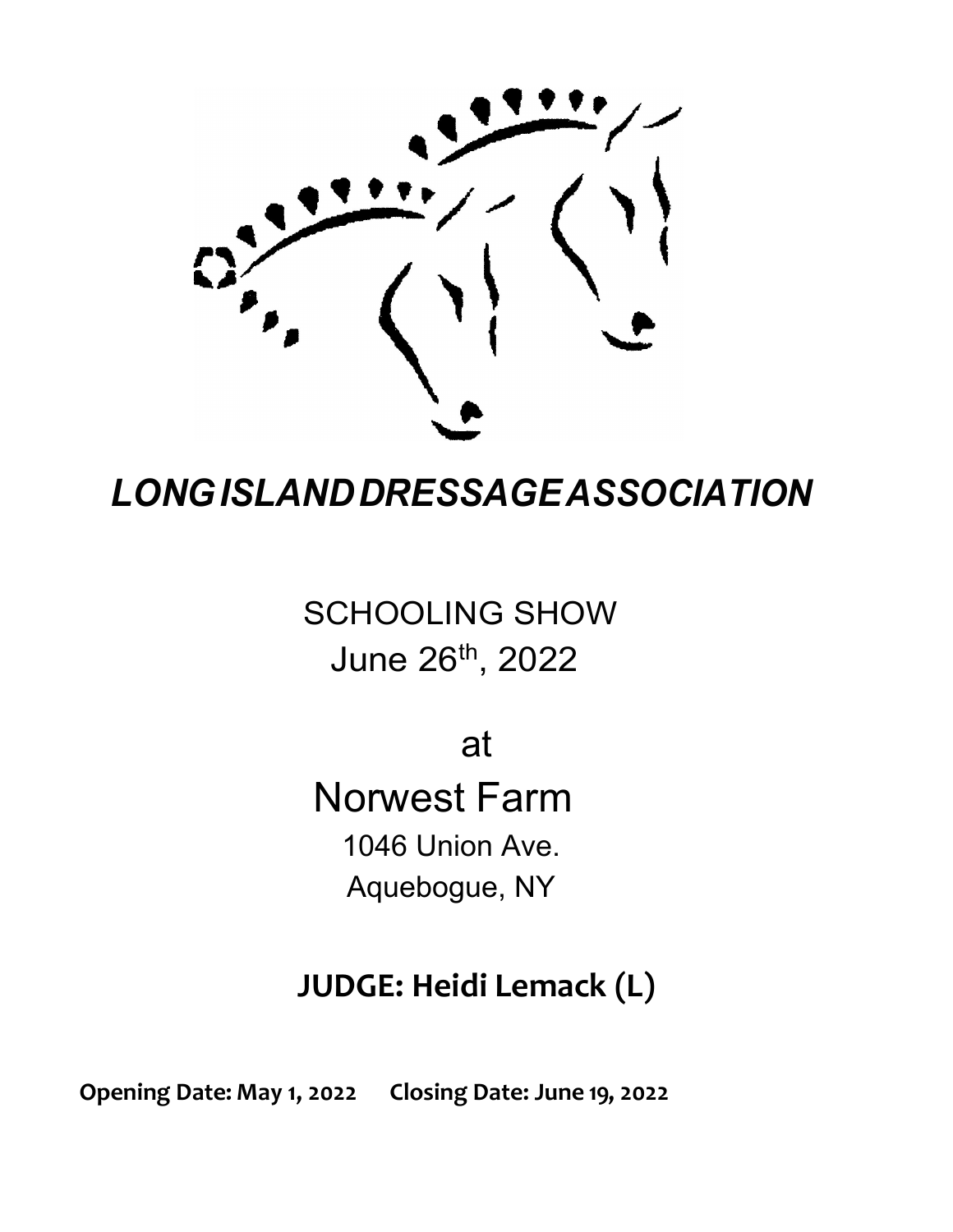### **CLASS LIST**

- 1. Introductory Level Test A
- 2. Introductory Level Test B
- 3. Introductory Level Test C
- 4. Training Level Test 1 Open/AA/JR
- 5. Training Level Challenge \*\*\*\*
- 6. Training Level Test 2 -Open/AA/JR
- 7. Training Level Test 3 -Open/AA/JR
- 8. First Level Test 1 Open/AA/JR
- 9. First Level Test 2 Open/AA/JR
- 10. First Level Test 3 Open/AA/JR
- 11. Second Level Test 1 Open/AA/JR
- 12. Second Level Test 2 Open/AA/JR
- 13. Second Level Test 3 Open/AA/RR
- 14. Third Level Test of Choice Open/AA/JR
- 15. Fourth Level Test of Choice Open/AA/JR
- 16. FEI Test of Choice Open/AA/JR
- 17. Musical Freestyle Test of Choice
- 18. Western Dressage Test of Choice
- 19. Prix Caprilli Test 1 Walk/ Trot
- 20. Prix Caprilli Test 2 Walk/ Trot/ Canter
- 21. Leadline Test 1 Walk
- 22. Leadline Test 2 Walk, Trot
- 23.Bareback Dressage TOC
- 24.Para Dressage Test of Choice
- ~ Western Dressage Tests may be found on the USEF & LIDA website
- ~ Prix Caprilli Tests may be found on the LIDA website
- ~ Music for Freestyles will be sound checked on the Lunch Break

\*\*\*\* Training Level Challenge Entrants will receive a copy of the test they will ride when they check in on the day of the show.

### **ENTRY FEES: \$30. LIDA MEMBERS \$35. NON-MEMBERS**

**~ No refund on entries after the closing date unless the horse or rider is unable to perform. Doctor's /Veterinarian's note required (7) days before the date of the show to be refunded. A \$25. HANDLING FEE WILL BE ASSESSED FOR ANY RETURNED CHECKS**

**Enter online at [www.horseshowoffice.com](https://www.horseshowoffice.com/) or**

Mail Entries to **Stephanie Warner Dressage Experience Show Management Services 2204 Whitehorse-Hamilton Square Road Hamilton Square, NJ 08690 609-273-7253 stephanie@dressageexperiencesms.com**

### **PURSUANT TO USEF RULES NO MORE THAN THREE CLASSES SHALL BE RIDDEN. OPEN, AA AND JR WILL BE PINNED SEPARATELY**

~Refreshments will be available in the morning

~Show attire or Team/Farm Polo with breeches are acceptable.

~ All classes offered will be conducted in accordance with current USDF/USEF rules unless otherwise specified.

~ **ALL** riders are required to wear protective head gear **at all times when mounted.**

~ A horse brought in for schooling purposes must register with the show office. **THERE WILL BE A**

**\$25. FEE. All horses must have their numbers on at all times on the show grounds.**

### **~ ALL PARTICIPANTS, RIDERS AND SPECTATORS ARE ON PREMISE AT THEIR OWN RISK. LIDA, NORWEST FARM AND THE SHOW COMMITTEE DISCLAIM ANY LIABILITY FOR ANY ACCIDENT OR OCCURENCE NO MATTER WHAT THE CAUSE.~**